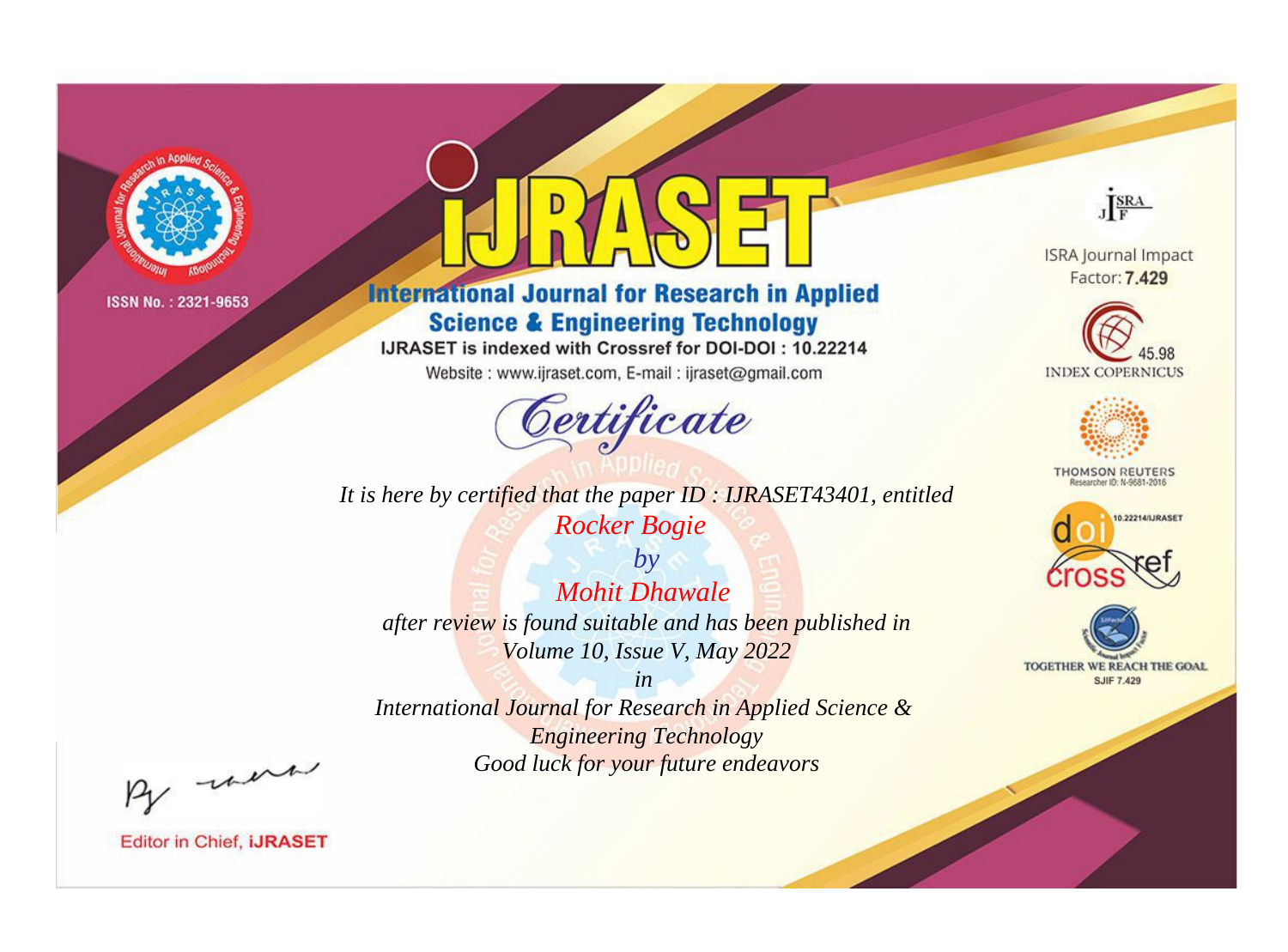

# **International Journal for Research in Applied Science & Engineering Technology**

IJRASET is indexed with Crossref for DOI-DOI: 10.22214

Website: www.ijraset.com, E-mail: ijraset@gmail.com



**ISRA Journal Impact** Factor: 7.429

JERA





**THOMSON REUTERS** 



TOGETHER WE REACH THE GOAL **SJIF 7.429** 

*It is here by certified that the paper ID : IJRASET43401, entitled Rocker Bogie*

*by Rohan Bedarkar after review is found suitable and has been published in Volume 10, Issue V, May 2022*

*in* 

*International Journal for Research in Applied Science & Engineering Technology Good luck for your future endeavors*

By morn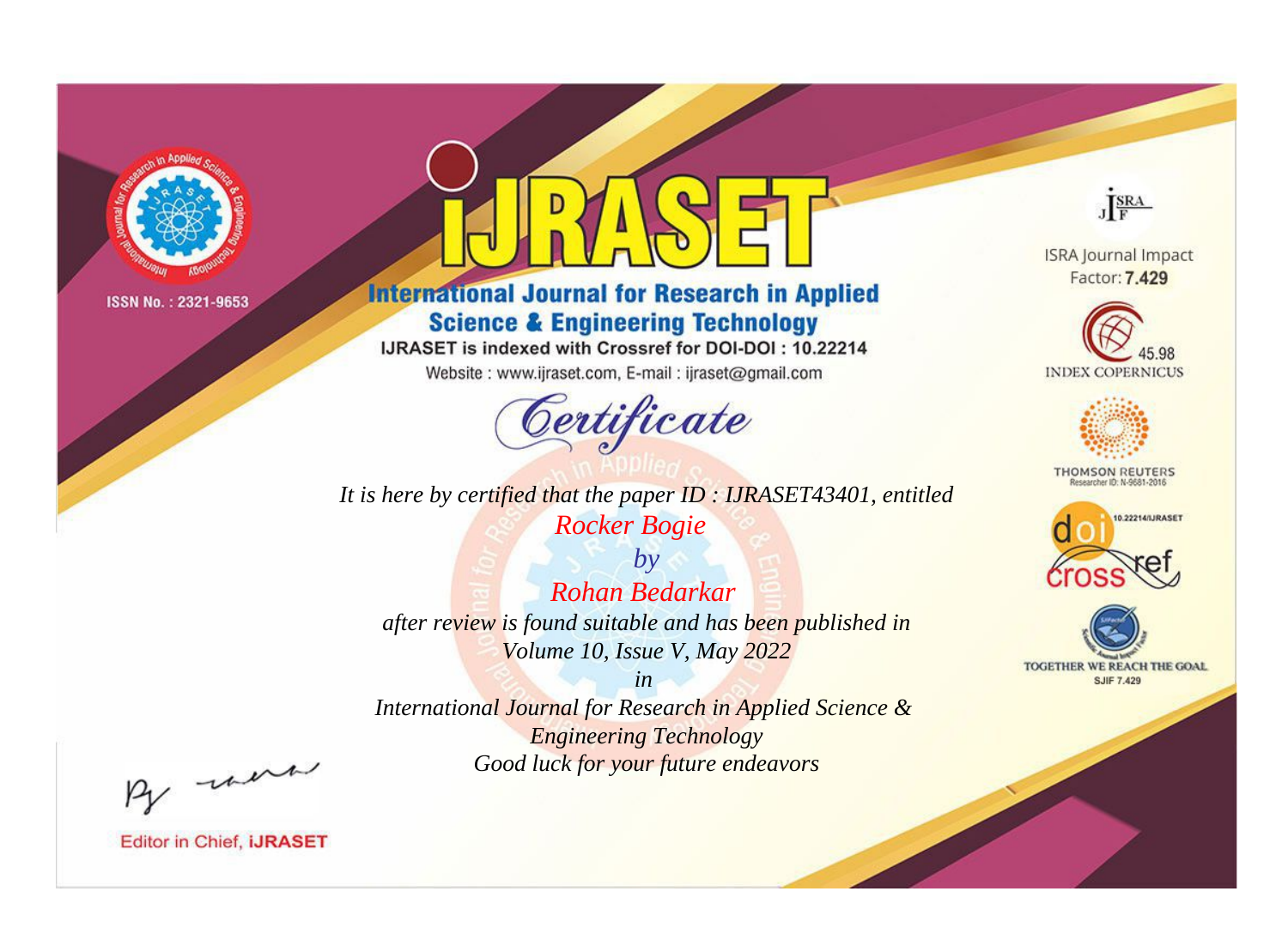

# **International Journal for Research in Applied Science & Engineering Technology**

IJRASET is indexed with Crossref for DOI-DOI: 10.22214

Website: www.ijraset.com, E-mail: ijraset@gmail.com



*It is here by certified that the paper ID : IJRASET43401, entitled*

*Rocker Bogie*

*by Raj Warudkar after review is found suitable and has been published in Volume 10, Issue V, May 2022*

*in International Journal for Research in Applied Science & Engineering Technology Good luck for your future endeavors*

By morn

**Editor in Chief, IJRASET** 

**ISRA Journal Impact** Factor: 7.429

JERA





**THOMSON REUTERS** 



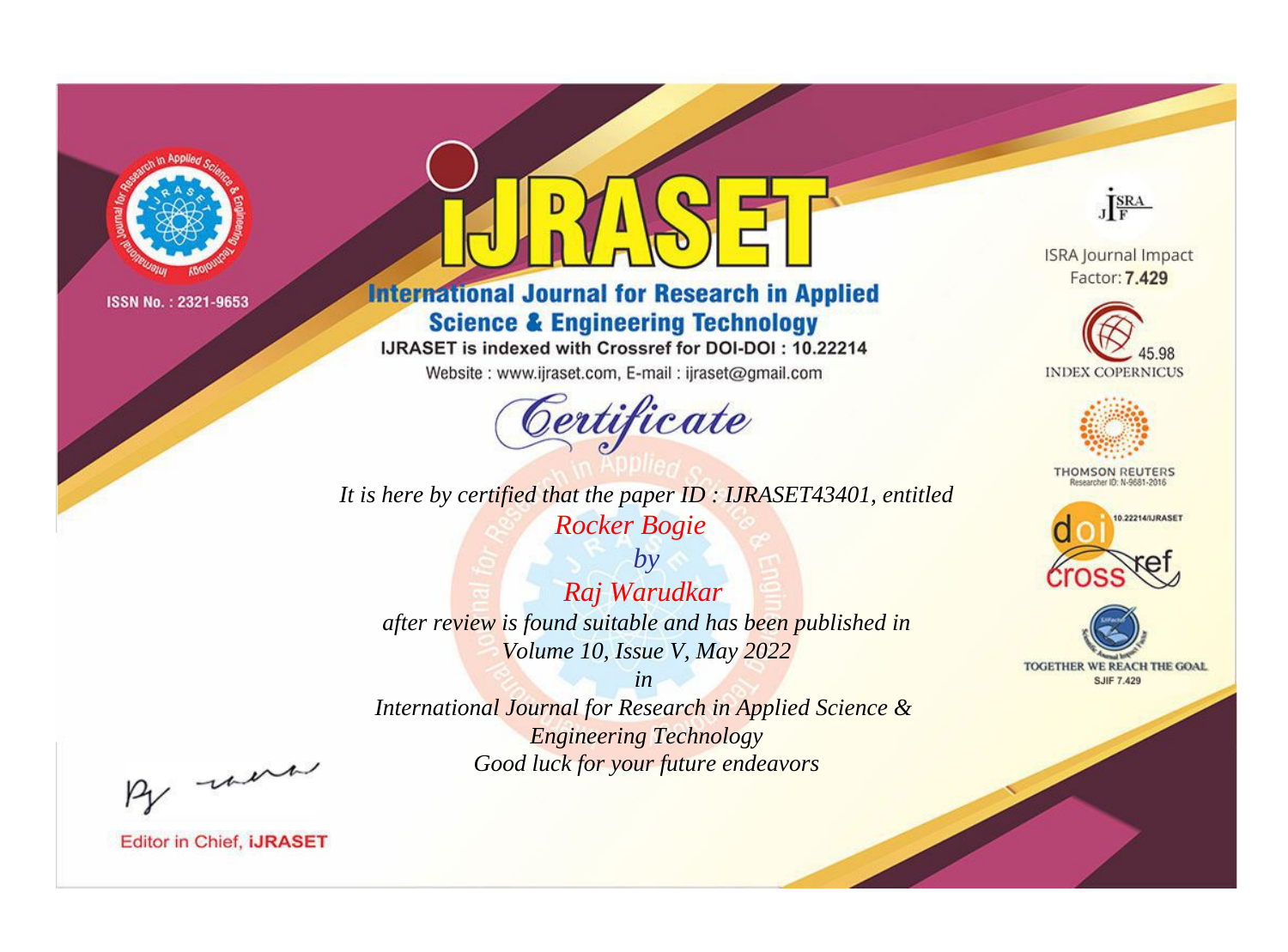

# **International Journal for Research in Applied Science & Engineering Technology**

IJRASET is indexed with Crossref for DOI-DOI: 10.22214

Website: www.ijraset.com, E-mail: ijraset@gmail.com



JERA

**ISRA Journal Impact** Factor: 7.429





**THOMSON REUTERS** 



TOGETHER WE REACH THE GOAL **SJIF 7.429** 

*It is here by certified that the paper ID : IJRASET43401, entitled Rocker Bogie*

*by Shantanu Mohod after review is found suitable and has been published in Volume 10, Issue V, May 2022*

*in* 

*International Journal for Research in Applied Science & Engineering Technology Good luck for your future endeavors*

By morn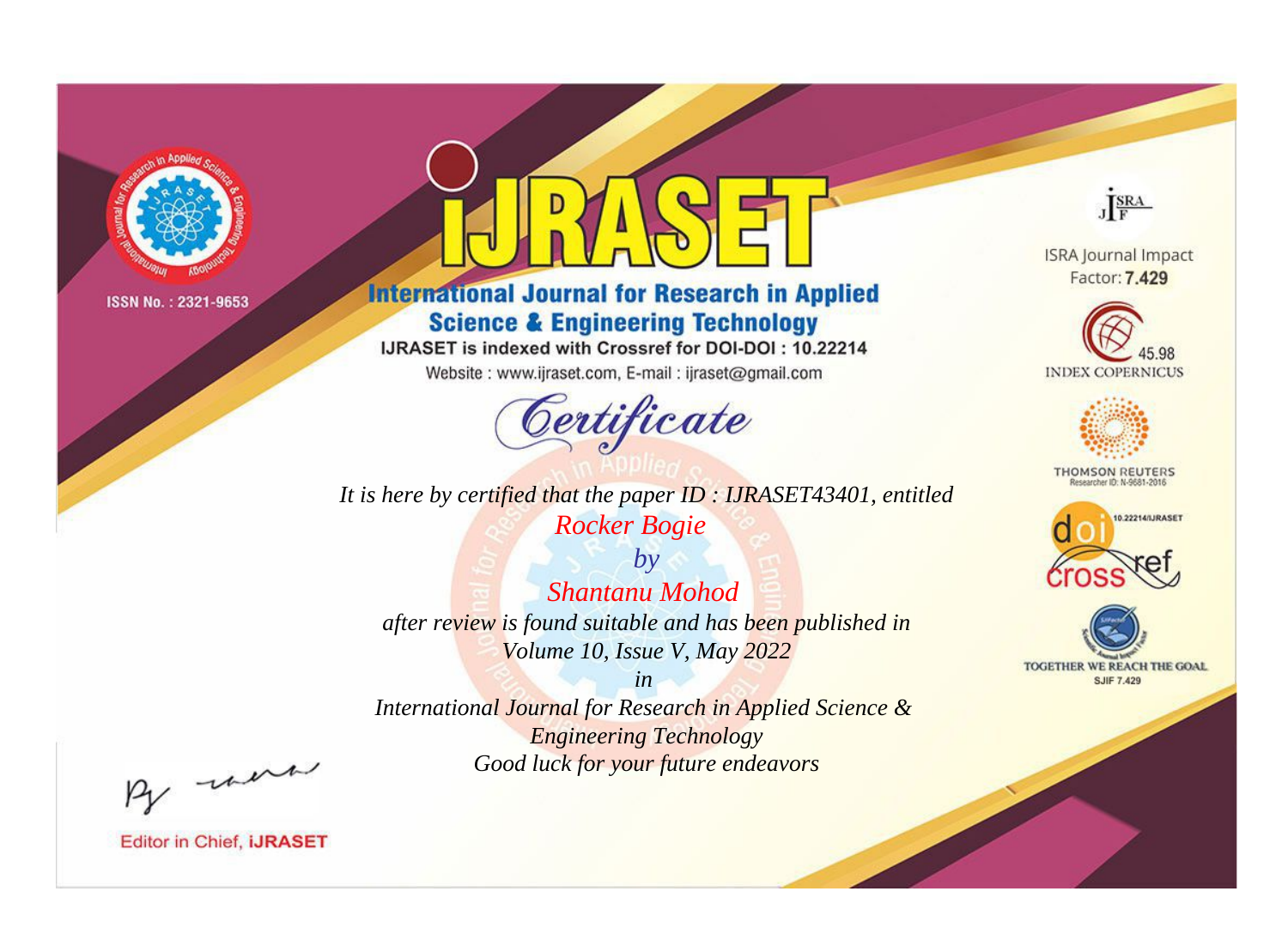

# **International Journal for Research in Applied Science & Engineering Technology**

IJRASET is indexed with Crossref for DOI-DOI: 10.22214

Website: www.ijraset.com, E-mail: ijraset@gmail.com



JERA

**ISRA Journal Impact** Factor: 7.429





**THOMSON REUTERS** 



TOGETHER WE REACH THE GOAL **SJIF 7.429** 

*It is here by certified that the paper ID : IJRASET43401, entitled Rocker Bogie*

*by Devanshu Dhawale after review is found suitable and has been published in Volume 10, Issue V, May 2022*

*in International Journal for Research in Applied Science & Engineering Technology*

*Good luck for your future endeavors*

By morn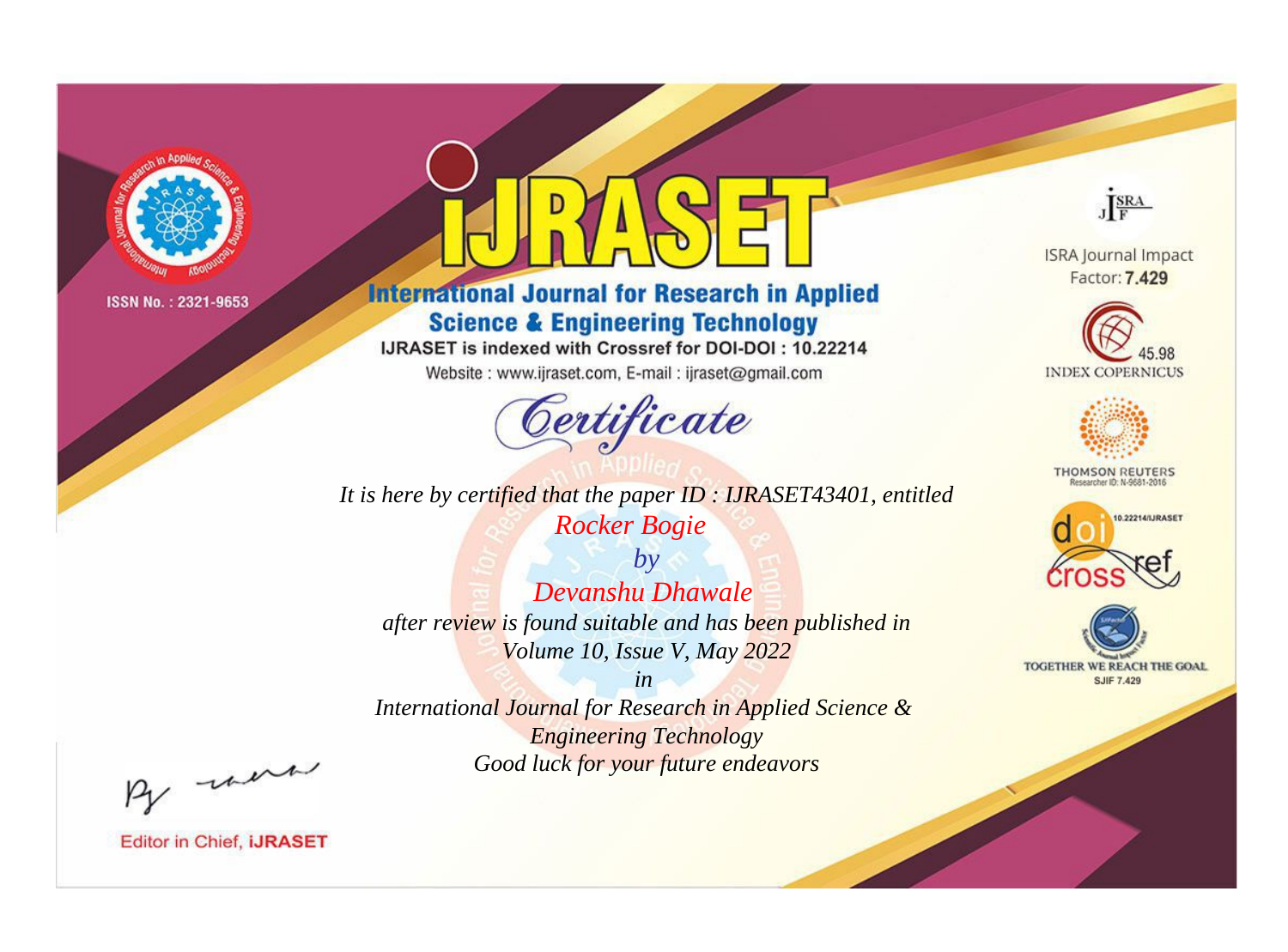

# **International Journal for Research in Applied Science & Engineering Technology**

IJRASET is indexed with Crossref for DOI-DOI: 10.22214

Website: www.ijraset.com, E-mail: ijraset@gmail.com



**ISRA Journal Impact** Factor: 7.429

JERA





**THOMSON REUTERS** 



TOGETHER WE REACH THE GOAL **SJIF 7.429** 

*It is here by certified that the paper ID : IJRASET43401, entitled Rocker Bogie*

*by Tanmay Joshi after review is found suitable and has been published in Volume 10, Issue V, May 2022*

*in* 

*International Journal for Research in Applied Science & Engineering Technology Good luck for your future endeavors*

By morn